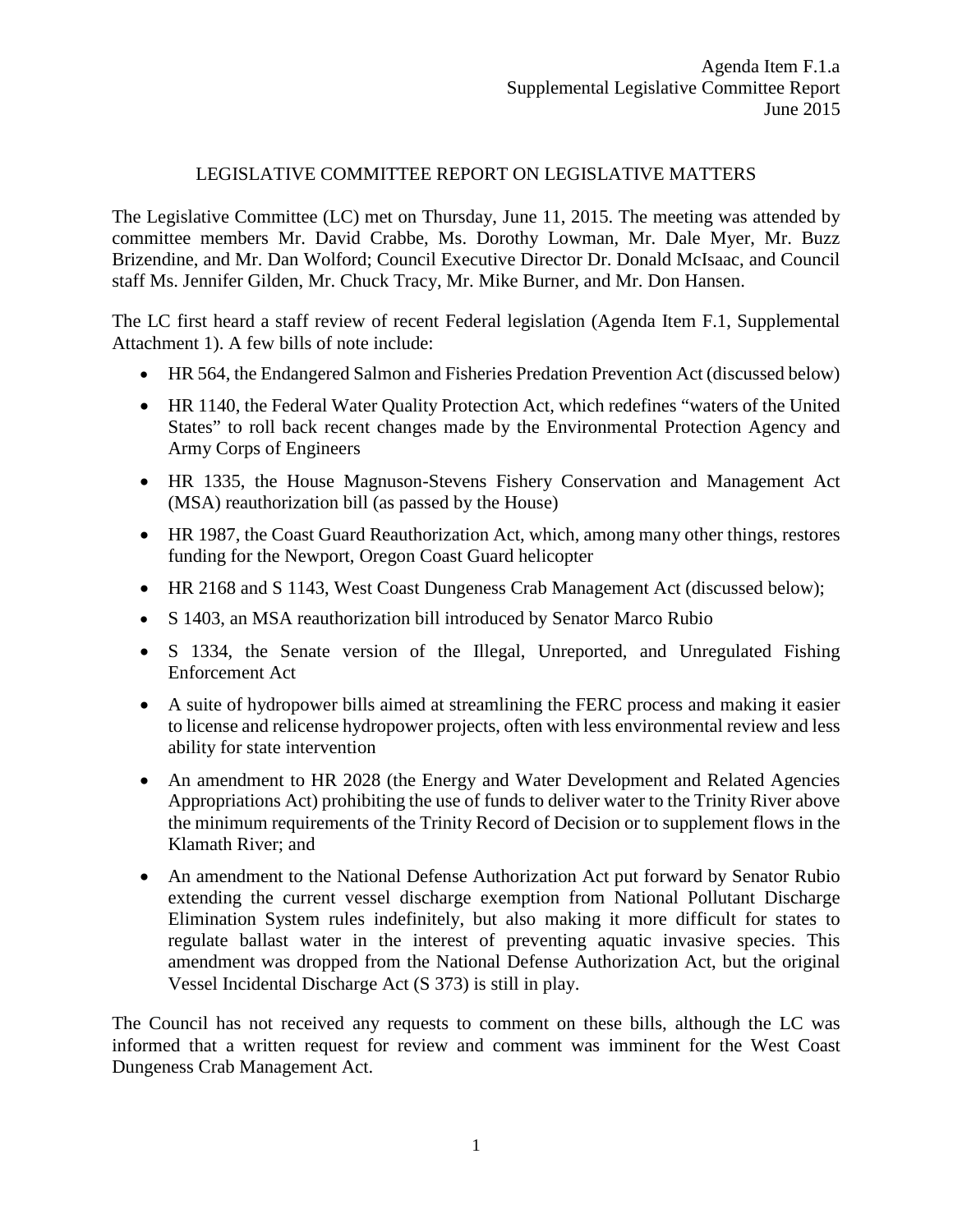### **HR 564, the Endangered Salmon and Fisheries Predation Prevention Act**

This bill, a reintroduction of a previous Hastings bill that the Council commented on, allows for take of up to 92 sea lions in the Columbia River (1 percent of potential biological removals) in order to protect salmon listed under the Endangered Species Act and other non-listed species. Currently the Columbia River population of sea lions is estimated at 1,000 or more. The Salmon Advisory Subpanel has prepared a letter (Agenda Item F.1, Supplemental Attachment 11) in support of the bill; the Legislative Committee recommends that the Council finalize the letter and authorize staff to send it if the Council receives a request to review and comment on the bill.

## **S 1334, the Illegal, Unreported, and Unregulated Fishing Enforcement Act**

The Council sent a letter on the House version of this bill (HR 774) on March 24, 2015 subsequent to a Congressional request. The LC recommends that if there is a Congressional request for review, the Council send a similar letter on the Senate bill.

#### **Dungeness Crab Management Bills**

The West Coast Dungeness Crab Management Act (S 1143 and HR 2168), introduced by Senator Maria Cantwell (WA) and Congresswoman Jaime Herrera-Beutler, extendsindefinitely the current delegation of authority of Dungeness crab fishery management to the States of California, Oregon and Washington. This provision is not included in either current MSA reauthorization bill. The Council has commented on this issue in the context of MSA reauthorization, and the LC was informed that a Congressional request would soon be made for a Pacific Council statement on the content of the bill. The LC recommends the Council authorize finalizing and sending the attached letter on this issue in the event the Council is asked for an opinion on the bills.

## **Observer Harassment**

The LC discussed whether or not to recommend to the Council to add to its existing position on change in a reauthorized MSA on the topic of requirements for observers in Federal fisheries. The LC discussed the question of whether the word "forcibly" should be removed from the MSA section on observer harassment (the MSA currently reads, "It is unlawful for any person to forcibly assault, resist, oppose, impede, intimidate, sexually harass, bribe, or interfere with any observer on a vessel…or any data collector…"). Recently a deck boss was accused of assaulting, impeding and interfering with an observer, and a judge ruled that his actions did not rise to the force sufficient under the MSA. Observer Program staff have indicated that removing the word "forcibly" from MSA language in the next reauthorization would eliminate this case from being a precedent in future harassment cases. The LC felt that they need more details about this particular case before making such a recommendation, and requested a briefing on this issue at their next meeting.

## **Future Meetings**

The LC proposes to meet in conjunction with the September Council meeting.

PFMC 06/13/15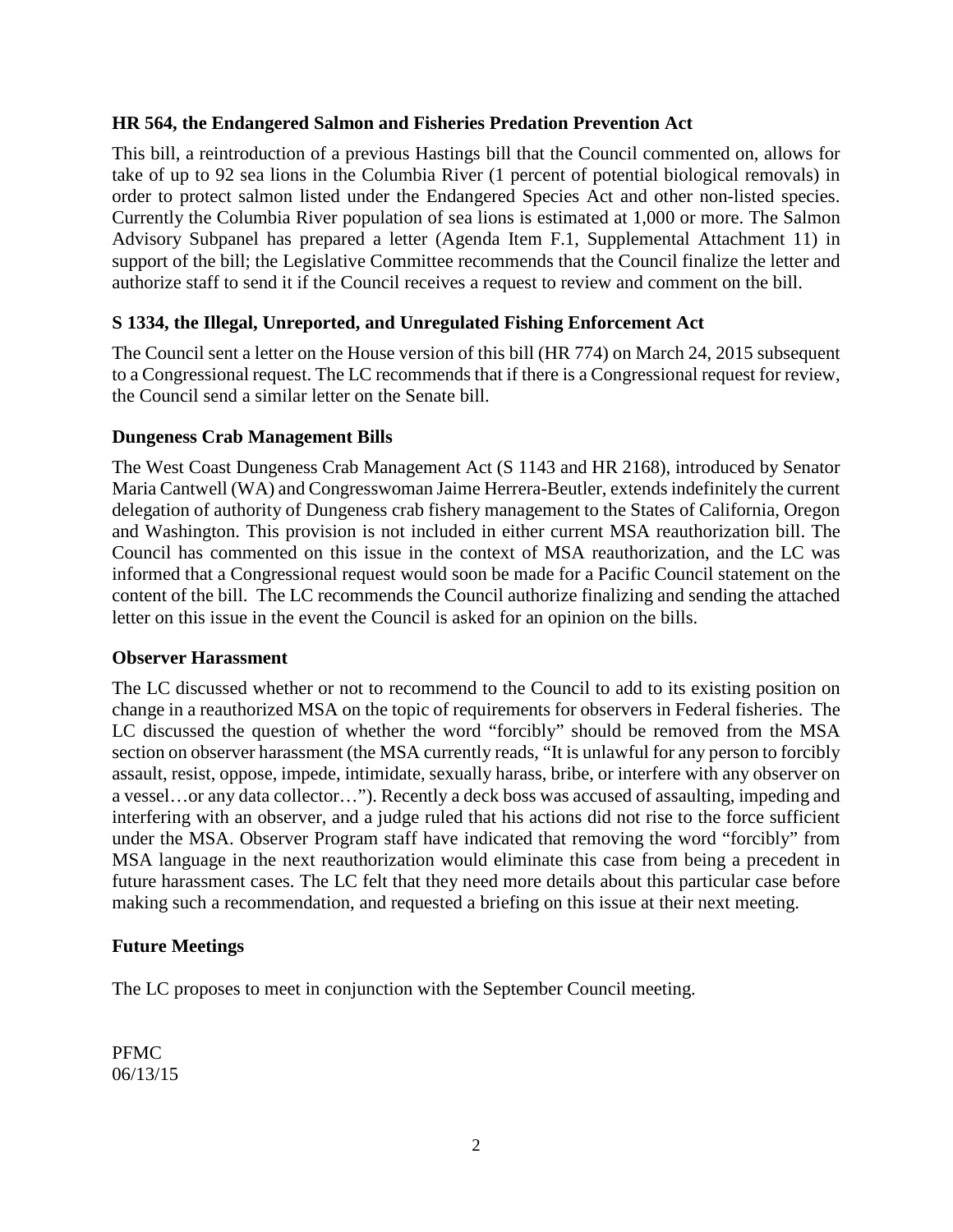

# **Pacific Fishery Management Council**

7700 NE Ambassador Place, Suite 101, Portland, OR 97220-1384 Phone 503-820-2280 | Toll free 866-806-7204 | Fax 503-820-2299 | www.pcouncil.org Dorothy M. Lowman, Chairl Donald O. McIsaac, Executive Director

June Draft, 2015

Chairman Ranking Member Resources Resources 1324 Longworth Bldg. 1324 Longworth Bldg. Washington, D.C. 20515 Washington, D.C. 20515

The Honorable John Thune The Honorable Bill Nelson Chairman Ranking Member Science, and Transportation Science and Transportation 512 Dirksen Bldg. 512 Dirksen Bldg. Washington, D.C. 20510 Washington, D.C. 20510

The Honorable Rob Bishop The Honorable Raul Grijalva House Committee on Natural House Committee on Natural

Senate Committee on Commerce, Senate Committee on Commerce,

Subject: Requested Pacific Fishery Management Council (Pacific Council) Comments on the West Coast Dungeness Crab Management Act (S. 1143 and H.R. 2168)

Dear Chairman Bishop, Chairman Thune, Ranking Member Grijalva and Ranking member Nelson:

Thank you for your request for Pacific Fishery Management Council (Pacific Council) review and comment on the West Coast Dungeness Crab Management Act introduced by Senator Maria Cantwell (S. 1143) and Representative Jaime Herrera Beutler (H.R. 2168). At its June 2015 meeting, the Pacific Council and its Legislative Committee reviewed the matter and the Pacific Council directed me to convey the following comments and strong support for the West Coast Dungeness Crab Management Act.

The Pacific Council was established by the Magnuson-Stevens Fishery Conservation and Management Act of 1976 (MSA), and has voting members from these the States of California, Oregon, Washington, and California, as well as the National Marine Fisheries Service and West Coast Tribes. The MSA requires the Pacific Council to develop conservation and management measures for the fisheries off the coast of Washington, Oregon, and California. The Dungeness crab fishery is one of the region's most valuable commercial fisheries. However, for over twenty years, Section 112(d) of Public Law 104-297 (16 USC 1856) has delegated authority over the West Coast Dungeness crab fishery to the States of Washington, Oregon, and California. This very successful collaborative effort has resolved many complex fishery management issues, including over-capacity, and has efficiently developed regulations governing legal retention and